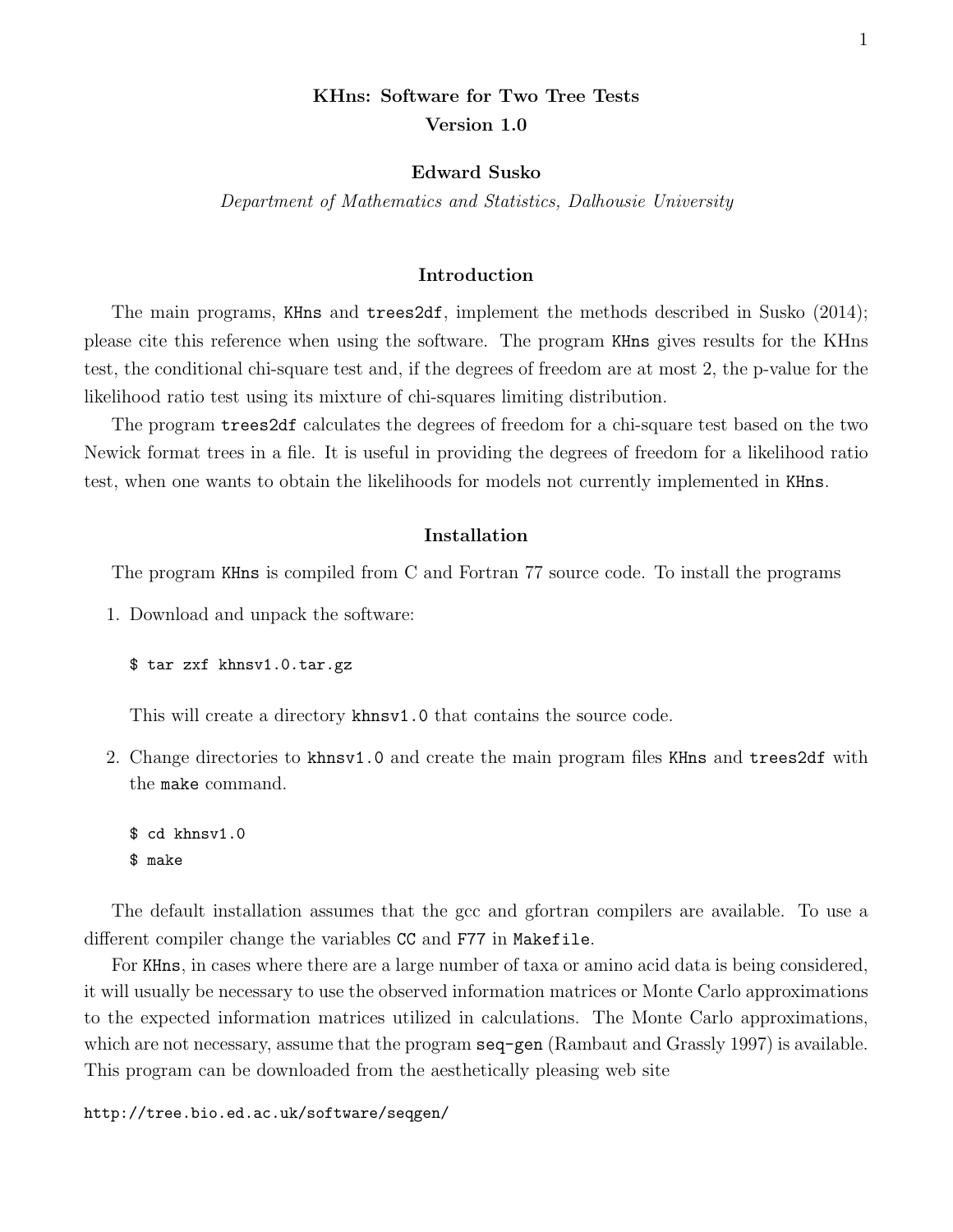If you only want the trees2df program, you do not need to have a Fortran 77 compiler or seq-gen and can create the desired software with

## \$ make trees2df

in place of make in the steps above.

The KHns program utilizes the NNLS routine of Lawson and Hanson (1974) and the L-BFGS-B routines of Byrd et al. (1995) and Morales and Nocedal (2011). The L-BFGS-B routines further uses the LINPACK and BLAS linear algebra routines. These are included in the source code. If you wish to use BLAS libraries optimized for your platform, remove blas.o in Makefile and add a link to the BLAS libraries.

#### trees2df: Obtaining degrees of freedom

The program trees2df obtains the degrees of freedom for a conditional chi-square test based on the likelihood ratio statistic. It can be run at the command line with

## \$ trees2df [-t 1.0e-6] -n number\_of\_taxa < intree

Here number\_of\_taxa is the number of taxa considered and must be present. The file intree should contain the Newick format trees, with estimated edge-lengths, that are to be tested. As an example consider the file intree with the following text

```
((2:0.1,3:0.1):0.1,(0:0.1,1:0.1):0.1,(4:0.1,5:0.1):0.1);((2:0.1,5:0.1):0.1,(0:0.1,4:0.1):0.1,(1:0.1,3:0.1):0.1);
```
The example is solely for illustrative purposes; it is unlikely every edge-length would be estimated as 0.1. The input trees should conform to the Newick standard. A discussion of this standard as implemented in PHYLIP is given at

# http://evolution.genetics.washington.edu/phylip/newicktree.html

and a more formal description is available at

## http://evolution.genetics.washington.edu/phylip/newick\_doc.html

Allowable features of the Newick standard that will likely create difficulties are:

- 1. Quoted labels.
- 2. Nested use of the characters '|' and/or '|' in comments. The characters '|' and '|' can only be used to delimit comments and cannot be used within comments.
- 3. Long leaf labels. A limit of 10 non-null characters is allowed for leaf names.
- 4. Underscores are not converted to blanks.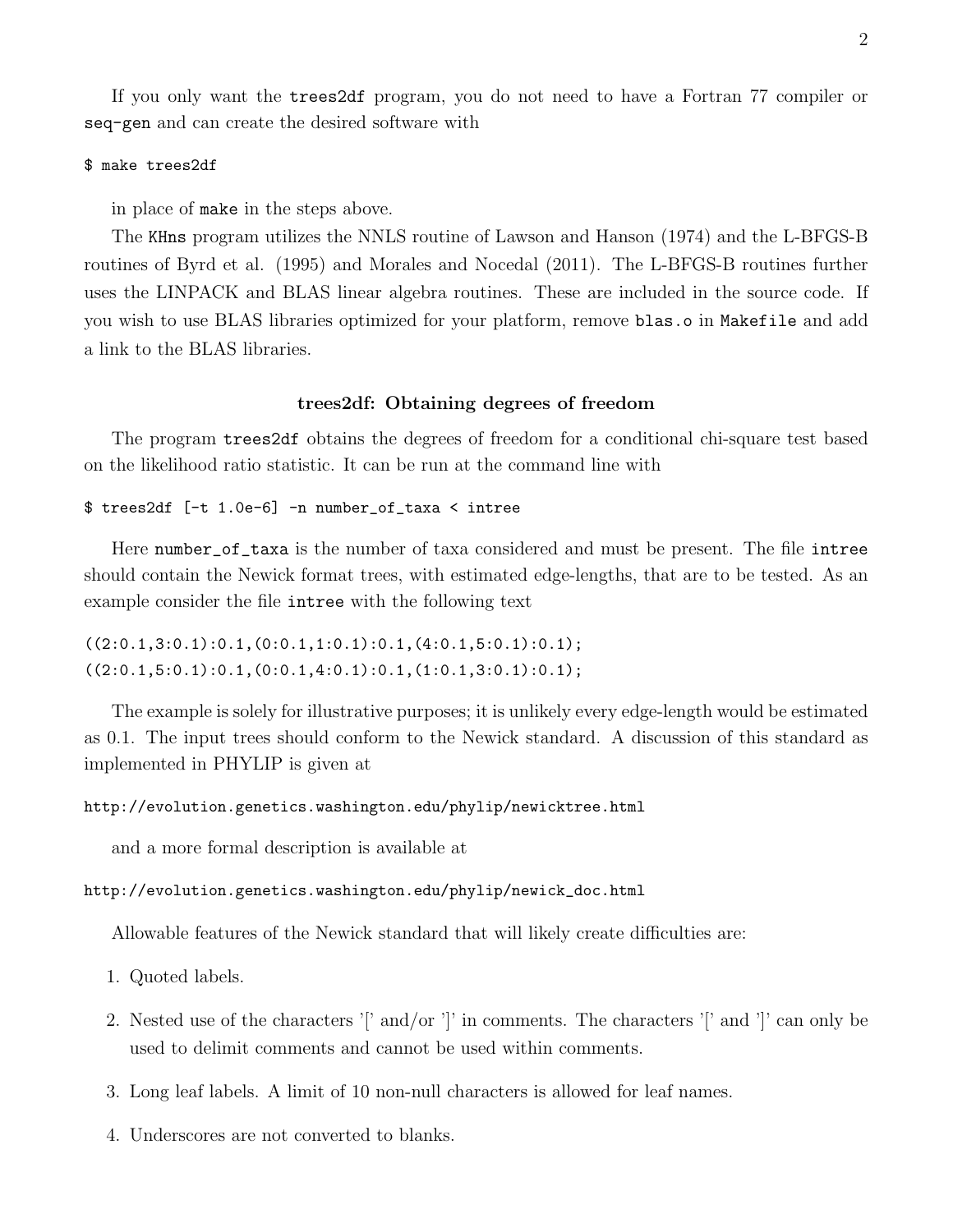Returning to the running example, trees2df gives

```
$ trees2df -n 6 < intree
3 3
((4:0.10000,5:0.10000):0.00000,(0:0.10000,1:0.10000):0.00000,(2:0.10000,3:0.10000):0.00000);
```
The first number output (3 in this case) indicates the number of edges that needed to be set to 0 to make the two trees equivalent. Among those edges that needed to be set to 0, the second number indicates the number of these that are estimated as positive in the first tree in intree. In the example, all edge-lengths were positive so this number is 3 too. The output tree is the first tree in intree with edge lengths set to 0 so that it is a special case of the second tree.

Assume now that in intree the first tree was altered to

 $((2:0.1,3:0.1):0.000001,(0:0.1,1:0.1):0.0,(4:0.1,5:0.1):0.1);$ 

The resulting output is

\$ ../trees2df -n 6 -t 1.0e-5 < intree 3 1

((4:0.10000,5:0.10000):0.00000,(0:0.10000,1:0.10000):0.00000,(2:0.10000,3:0.10000):0.00000);

The output is the same as before except that it has been indicated that, among those edges that needed to be set to 0 to make the two trees equivalent, only one of the edge-lengths was estimated to be at least as large as 1.0e-5. This tolerance for what constitutes a 'zero' edge-length was set with the -t 1.0e-5 option and is set to 1.0e-6 by default. If instead it had been set to  $1.0e - 7$ , the first line of output would change to 3 2, since the edge length 0.000001 is larger than  $1.0e - 7$ .

The second value output, call it  $\nu$ , is the degrees of freedom that one should use for a conditional chi-square test. If the observed log likelihood ratio statistic is  $2dLnL$ , the p-value is calculated as the probability that a chi-square random variable with  $\nu$  degrees of freedom is larger than  $2dLnL$ . The log likelihood ratio statistic is  $2dLnL = 2[l(T_2) - l(T_{2z})]$  where  $l(T_2)$  is the log likelihood for Tree 2 with optimal edge lengths and  $l(T_{2z})$  is the log likelihood for Tree 3 with optimal edge lengths, but with edge-lengths constrained to 0 to make Tree 1 and 2 equivalent. Since most software does not allow edge-lengths to be constrained to 0, an alternative is to use  $2[l(T_2) - l(T_1)]$ , where  $l(T_1)$  is the log likelihood for Tree 2 with optimal edge lengths. This will give a similar but more conservative result: the p-value will be larger than it would have been using  $l(T_{2z})$ .

## KHns: One-sided tests for two trees

The program KHns gives the results of some tests for significant evidence for Tree 1 (the first tree in a file with two Newick format trees), tested against Tree 2 (the second tree). It can be run at the command line with the command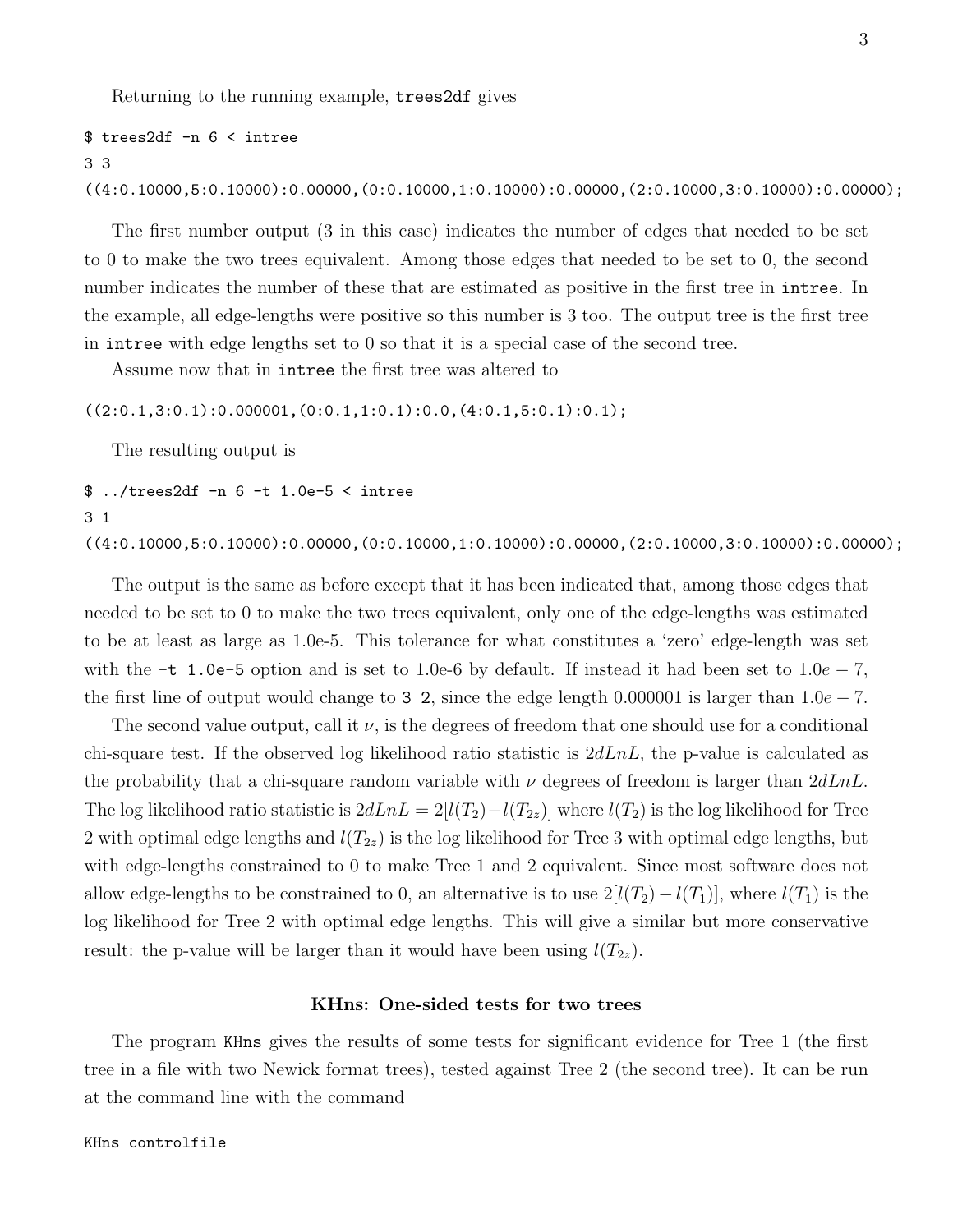# Input

All input to the routine is through a main control file, controlfile. The control file is similar in format to the control files used by the programs baseml and codeml in the PAML package (Yang 1997, 2007). For instance, the model variable specifies the substitution model and gives a subset of the models available in PAML, with the same numbering scheme. As an example, consider the following file:

```
model = 4 * KH model
seqfile = example-six-taxa-02.infile * sequence data file
kappa = 2 * kappa parameter
treefile = example-six-taxa-02.tree * input trees 1 and then 2
outtreefile = outtreefile * output treefile pseudo-datasets for KHns test
```
As with PAML control files, blank lines are allowed and all text following a '\*' till the end of a line is treated as a comment. The word on the left of an equal sign gives a control variable and the word on the right gives the value of that variable. Spaces are required on both side of an equal sign. The order of variables is unimportant. The control variables are as follows. All variables not indicated as optional are required.

seqfile: The name of the file containing the sequence data. The file should conform to the requirements of the PHYLIP package (Felsenstein, 1989, 2004). Sequence names should be 10 characters long and padded by blanks. The names should match the names used in the input treefile. Input can be either interleaved or sequential with one caveat: The lines 2 through  $m + 2$ , where m is the number of taxa, must contain the name of taxa followed by sequence data. For instance the start of a sequence file might be

6 3414

Homsa ANLLLLIVPI LI... Phovi INIISLIIPI LL... ... but not 6 3414 Homsa ANLLLLIVPI LI... Phovi INIISLIIPI LL... ...

which would be allowed under the sequential format by PHYLIP.

Additional information is available at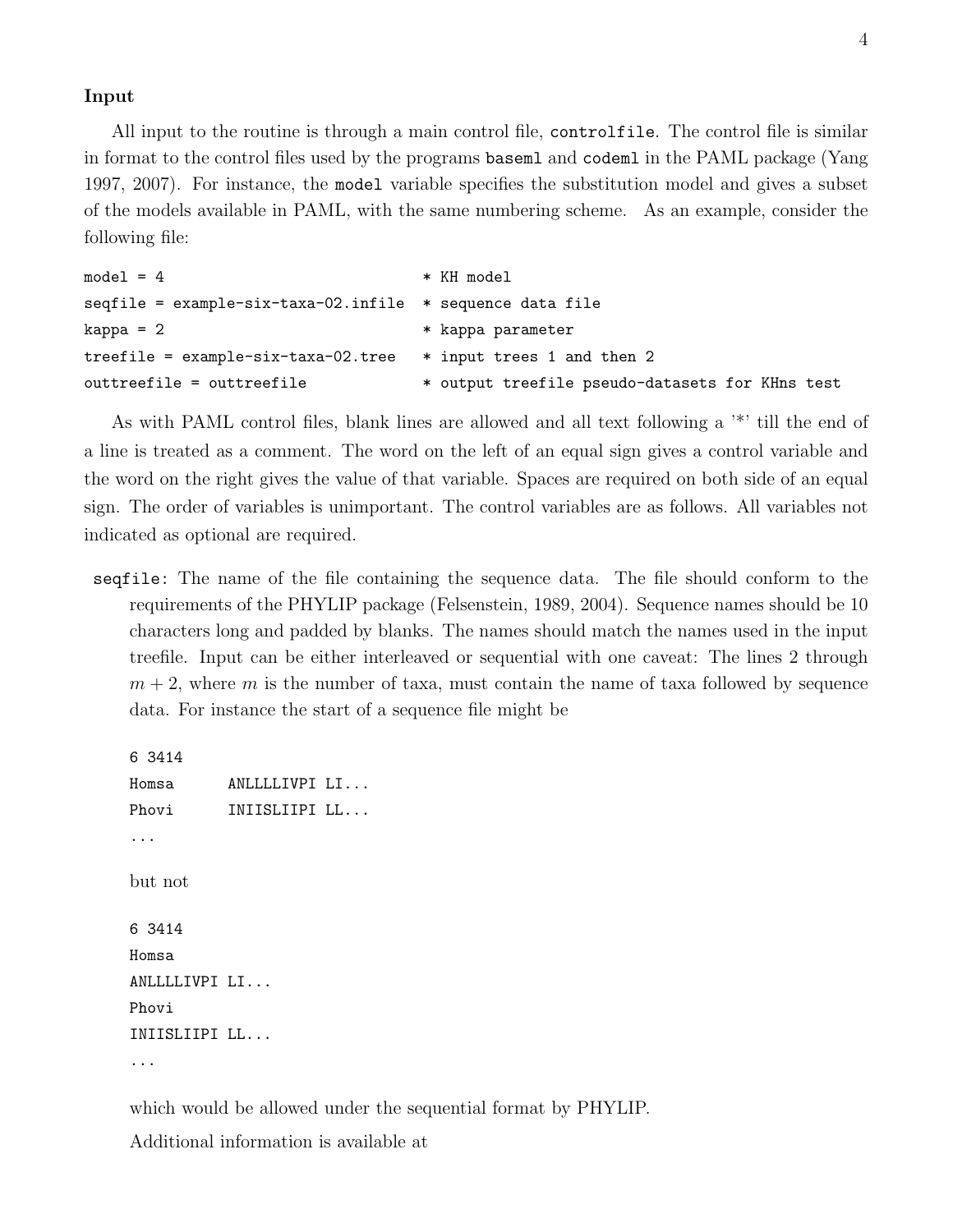http://evolution.genetics.washington.edu/phylip/doc/sequence.html

- treefile: The name of the treefile containing the two input trees. The format is the same as for trees2df. The p-values reported are for the alternative hypothesis that the first tree in the treefile is the correct tree.
- outtreefile: An optional file name for the output trees. If present, the trees output to the file are the estimated Trees 1 and then 2 with optimal edge-lengths followed by the estimated Tree 1 but with edges constrained to be 0 to make it a special case of Tree 2.
- nchar: An optional integer indicating that the model was for nucleotide data (nchar  $= 4$ ) or amino acid data ( $nchar = 20$ ). The default value is 4.
- model: An integer code for the substitution model. For nucleotide data ( $nchar = 4$ ), the models currently implemented are

| model            | Model      |
|------------------|------------|
| $\left( \right)$ | JС         |
| 2                | F81        |
| 3                | F84        |
| 4                | <b>HKY</b> |
|                  | GTR        |

and for amino acid data ( $nchar = 20$ ) the models currently implemented are

| model | Model           |  |
|-------|-----------------|--|
| 0     | Poisson         |  |
| 1     | Proportional    |  |
| 2     | Empirical       |  |
| 3     | $Empirical + F$ |  |
|       | REVaa           |  |

The documentation for the PAML package gives a good description of the models listed and can fit all of them.

The GTR and REVaa models refer to the most general time-reversible models in the nucleotide and amino acid case, respectively. The Poisson and Proportional models are the analogues of the JC and F81 models for amino acid data. The Poisson and Proportional models have substitution probabilities

$$
P_{ij}(t) = \begin{cases} \pi_j + (1 - \pi_j) \exp[-\mu t] & \text{if } i = j \\ \pi_j - \pi_j \exp[-\mu t] & \text{otherwise} \end{cases}
$$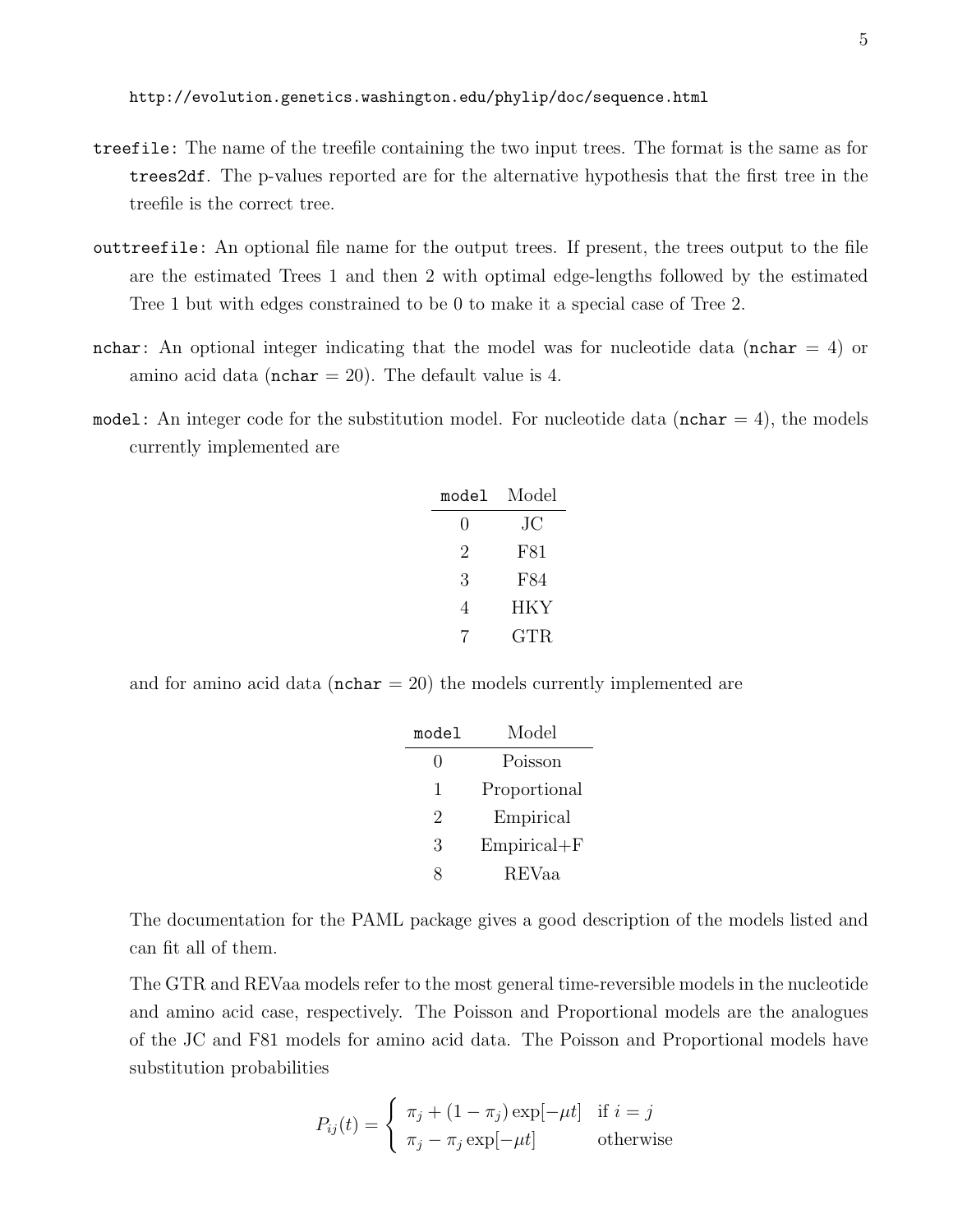where  $\mu = [\sum \pi_i(1 - \pi_i)]^{-1}$  and  $\pi_j$  gives the stationary of the *j*th amino acid. In the Poisson model, the frequencies are all 1/20

When  $\text{model} = 2$  or 3 an empirical model is fit. The model is specified by the variable aaRatefile. When model  $= 2$ , the stationary frequencies are the stationary frequencies of the specified empirical model.

- Qfile: Only required for the general time reversible model, GTR or REVaa (model  $= 7$ , nchar  $= 4$  or model  $= 8$ , nchar  $= 20$ ). The name of a file containing the entries of the rate matrix separated by blanks.
- aaRatefile: Only required for empirical amino acid models (model  $= 2$  or 3 and nchar  $= 20$ ). The name of the empirical model to fit. The models currently implemented are

|             |             | dayhoff.dat Dayhoff or PAM Dayhoff et al. (1978) |
|-------------|-------------|--------------------------------------------------|
| jones.dat   | JTT         | Jones et al. $(1992)$                            |
| wag.dat     | <b>WAG</b>  | Whelan and Goldman (2001)                        |
| mtREV24.dat | $m$ t $REV$ | Adachi and Hasegawa (1996)                       |
| lg.dat      | LG          | Le and Gascuel $(2008)$                          |

The naming scheme was chosen to be consistent with PAML. However, aaRatefile is not actually the name of file, rather it identifies a model.

kappa or ttratio: One of these is required for the F84 and HKY models (model  $=$  3 or 4 and nchar = 4). A real number giving the  $\kappa$  parameter for the model. The F84 model has a rate matrix proportional to

$$
\begin{bmatrix}\n\cdot & \pi_C & (1 + \kappa/\pi_R)\pi_G & \pi_T \\
\pi_A & \cdot & \pi_G & (1 + \kappa/\pi_Y)\pi_T \\
(1 + \kappa/\pi_R)\pi_A & \pi_C & \cdot & \pi_T \\
\pi_A & (1 + \kappa/\pi_Y)\pi_C & \pi_G & \cdot\n\end{bmatrix}
$$

where  $\pi_R = \pi_A + \pi_G$  and  $\pi_Y = \pi_C + \pi_T$ . The HKY model has a rate matrix proportional to

|                | $\pi_C$        | $\kappa \pi_G$ | $\pi_T$        |
|----------------|----------------|----------------|----------------|
| $\pi_A$        |                | $\pi_G$        | $\kappa \pi_T$ |
| $\kappa \pi_A$ | $\pi_C$        |                | $\pi_T$        |
| $\pi_A$        | $\kappa \pi_C$ | $\pi_G$        |                |

The transition-transversion ratio (territories) is related to the  $\kappa$  parameter in the F84 model through

$$
R = \kappa \times \frac{\pi_A \pi_G / \pi_R + \pi_C \pi_T / \pi_Y}{\pi_R \pi_Y} + \frac{\pi_A \pi_G + \pi_C \pi_T}{\pi_R \pi_Y}
$$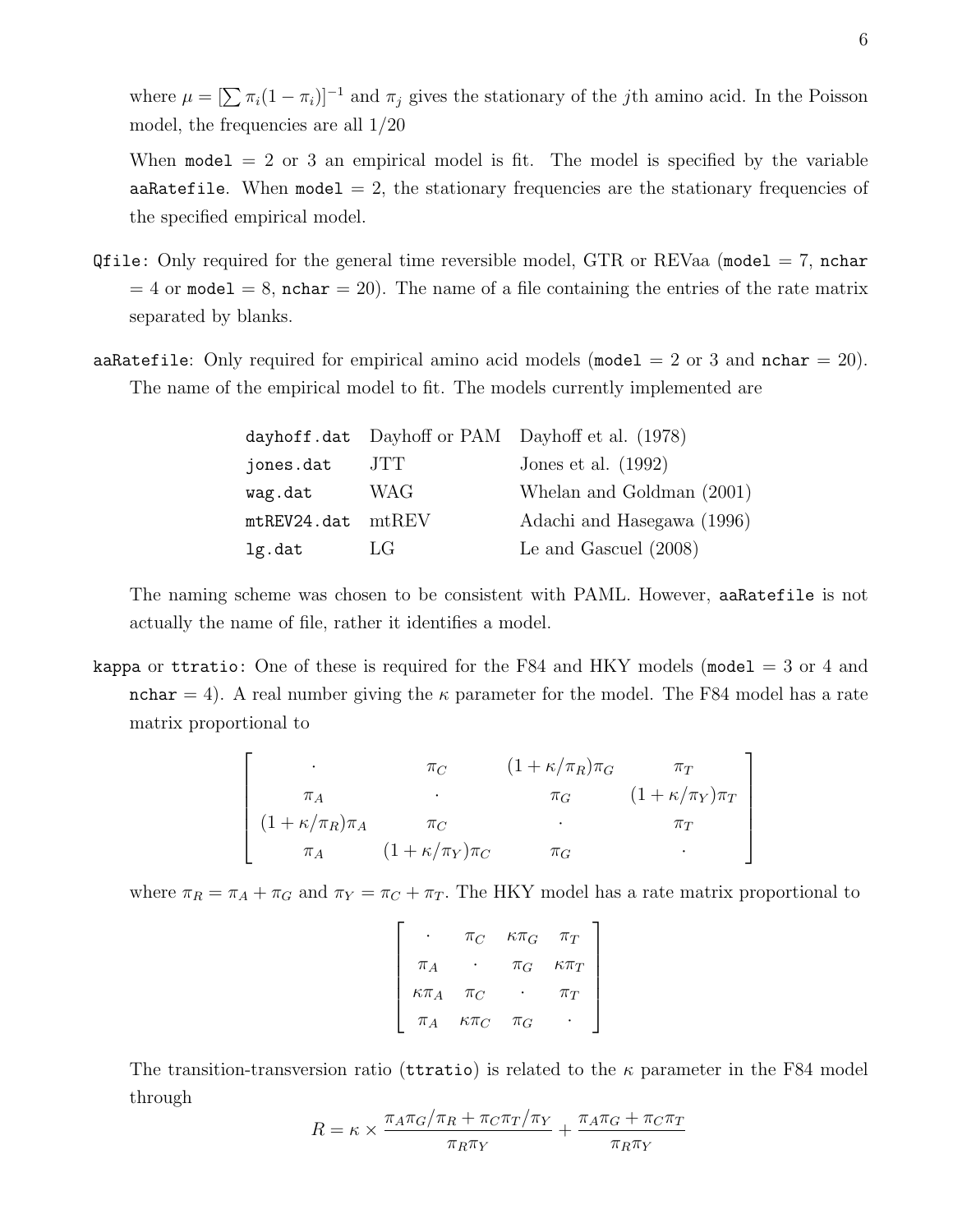where  $\pi_R = \pi_A + \pi_G$  and  $\pi_Y = \pi_C + \pi_T$ . For the HKY model the relationship is

$$
R = \kappa \times \frac{\pi_A \pi_G + \pi_C \pi_T}{\pi_R \pi_Y}
$$

- alpha: Only required if a gamma rates-across-sites model (Yang 1994) is desired. A real value giving the shape parameter of the gamma distribution. This is used as an initial value for estimation of  $\alpha$ .
- ncatG: Only used if a discrete gamma rates-across-sites model was fit. Optionally, an integer giving the number of categories to use in the discrete approximation. The default is 4. The discrete gamma approximation used is the same as the default of PAML 4.2; the representative rate is the conditional mean for the class.
- tinfo: Optionally one of 0, 1 or 2. The default is 0.

The KHns and mixture of chi-square tests use expected information matrix calculations that can require substantial calculation when either the number of taxa is large or amino acid data is considered. Expected information matrices can be approximated through simulation. The value tinfo=0 indicates that calculation should be exact and the value tinfo=1 indicates that simulation should be used for calculation. The value  $\tt{tinfo=1}$  assumes that the program seq-gen is available.

An alternative is to use the observed information matrix. Where the expected information matrix is the expected value of the second derivative matrix of the log likelihood multiplied by -1, the observed information is the actual second derivative matrix of the log likelihood multiplied by -1. Theory indicates that, assuming the generating model is correct, the observed and expected information matrix should be approximately the same with large numbers of sites and the use of either will yield first-order correct adjusted BP values. To use the observed information indicate option tinfo=2.

tol: The tolerance for declaring an edge-length to be estimated as 0. The default is 1.0e-6. If an estimated edge-length in tree 1 is less than tol it will be treated as 0. The routines for estimation do not allow edge-lengths less than 1.0e-11 and, due to numerical imprecision, might not give an edge-lengths as small as this when in fact an estimated edge length should be 0.

# Output

The output (to the screen or stdout) gives the results of the tests. The results output depend on the number of edge-lengths that need to be set to 0 to make the two trees equivalent. In all cases, the result of the KHns test are output. If only one or two edge-length needs to be set to zero, the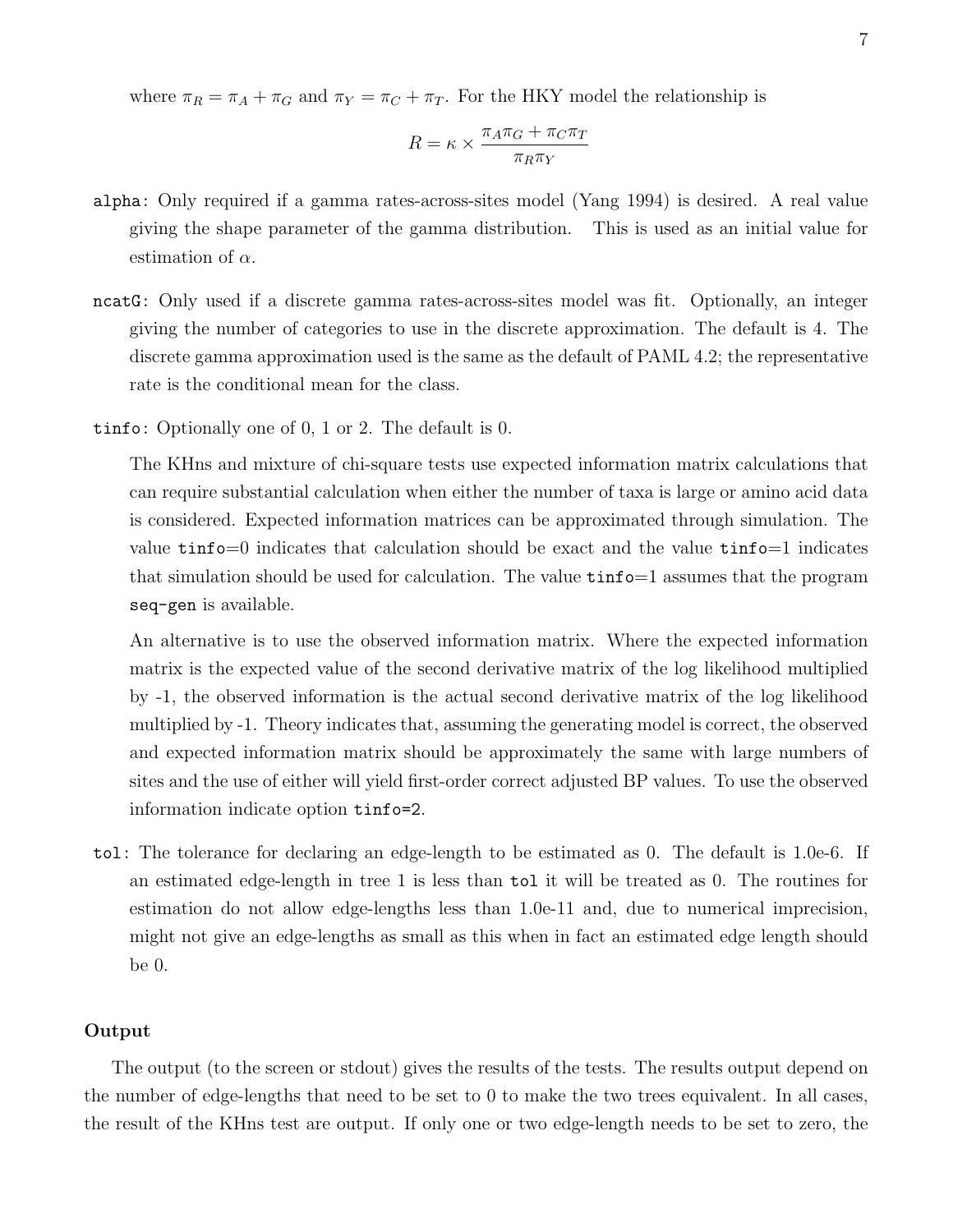result of a mixture test is given. In the case that two or more edge-lengths are set to 0, the result of conditional chi-square test is given as well.

As an example, consider the control file controlfile:

```
model = 4 * KH model
seqfile = example-six-taxa-02.infile * sequence data file
alpha = -1 * no RAS estimation
kappa = 2 * kappa parameter
treefile = example-six-taxa-02.tree * input trees 1 and then 2
outtreefile = outtreefile * output treefile
```
The output is

\$ KHns controlfile Log likelihoods for Trees 1,2 and the collapsed tree -3968.888929 -3969.221180 -3969.221180 Number of zero-length edges in the collapsed tree = 2 Number of estimated non-zero edges = 1 Conditional chi-square p-value = 0.414975 Mixture p-value = 0.371117 KHns  $p$ -value =  $0.265200$ 

indicating that the log likelihood for the Trees 1 and 2 with optimal edge-lengths are −3968.89 and −3969.22. When edge-lengths in Tree 1 are constrained to be 0 to make it equivalent to Tree 2, the log likelihood is also −3969.22. This is because of estimated edge-lengths for tree 2 that were effectively zero, as can be seen by considering the estimated second tree in the output tree file outtreefile below. Two edge-lengths needed to be set to zero in Tree 1 to make it equivalent to Tree 2 and one of these was estimated to be positive. Thus the degrees of freedom for the conditional chi-square test is 1 and its p-value turned out to be 0.41. Using the same test statistic but a mixture of chi-squares to calculate the p-value of 0.37. The p-value with a mixture of chi-squares is more appropriate in this case but not available when the number of collapsed edges is more than 2. The KHns p-value turned out to be 0.27 in this case.

The outtreefile indicates the output tree file and gives, respectively, the estimated Trees 1 and then 2 with optimal edge-lengths and finally the estimated Tree 1 but with collapsed edges constrained to be 0.

((4:0.08306,5:0.09143):0.10487,(0:0.12458,1:0.09841):0.00000,(2:0.09420,3:0.08315):0.00166); ((1:0.09874,3:0.08438):0.00000,(0:0.12478,2:0.09543):0.00000,(4:0.08306,5:0.09143):0.10520); ((4:0.08306,5:0.09143):0.10519,(0:0.12478,1:0.09874):0.00000,(2:0.09543,3:0.08438):0.00000);

# References